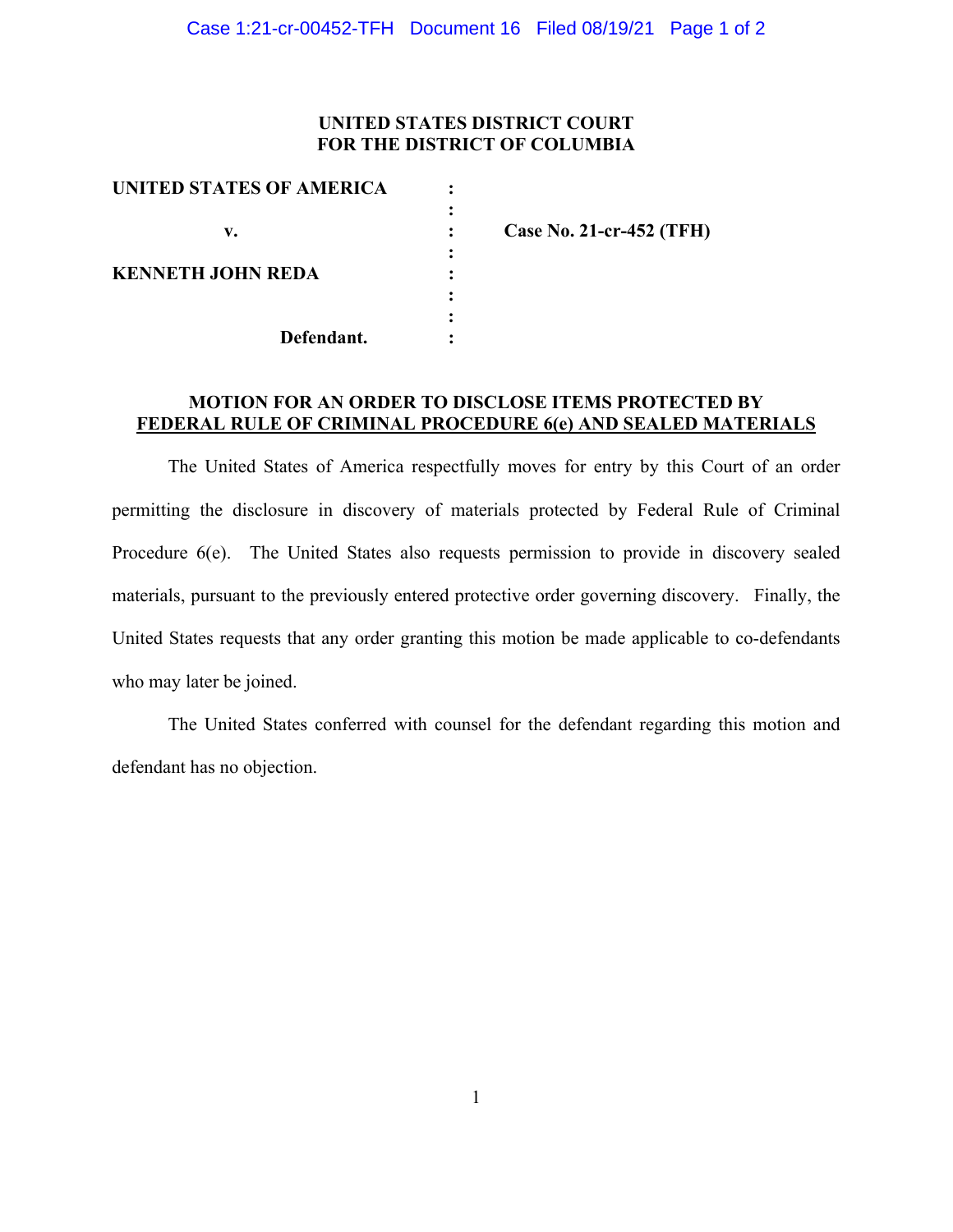# Case 1:21-cr-00452-TFH Document 16 Filed 08/19/21 Page 2 of 2

WHEREFORE, the United States respectfully requests an order authorizing the disclosure

in discovery of the materials described above.

Respectfully submitted,

CHANNING PHILLIPS Acting United States Attorney D.C. Bar No. 415793

By: */s/ Jacob R. Steiner*  Jacob R. Steiner California Bar No. 325239 Trial Attorney Detailed to the U.S. Attorney's Office 555 4th St. NW Washington, D.C. 20001 Jacob.Steiner@usdoj.gov 202-924-5829